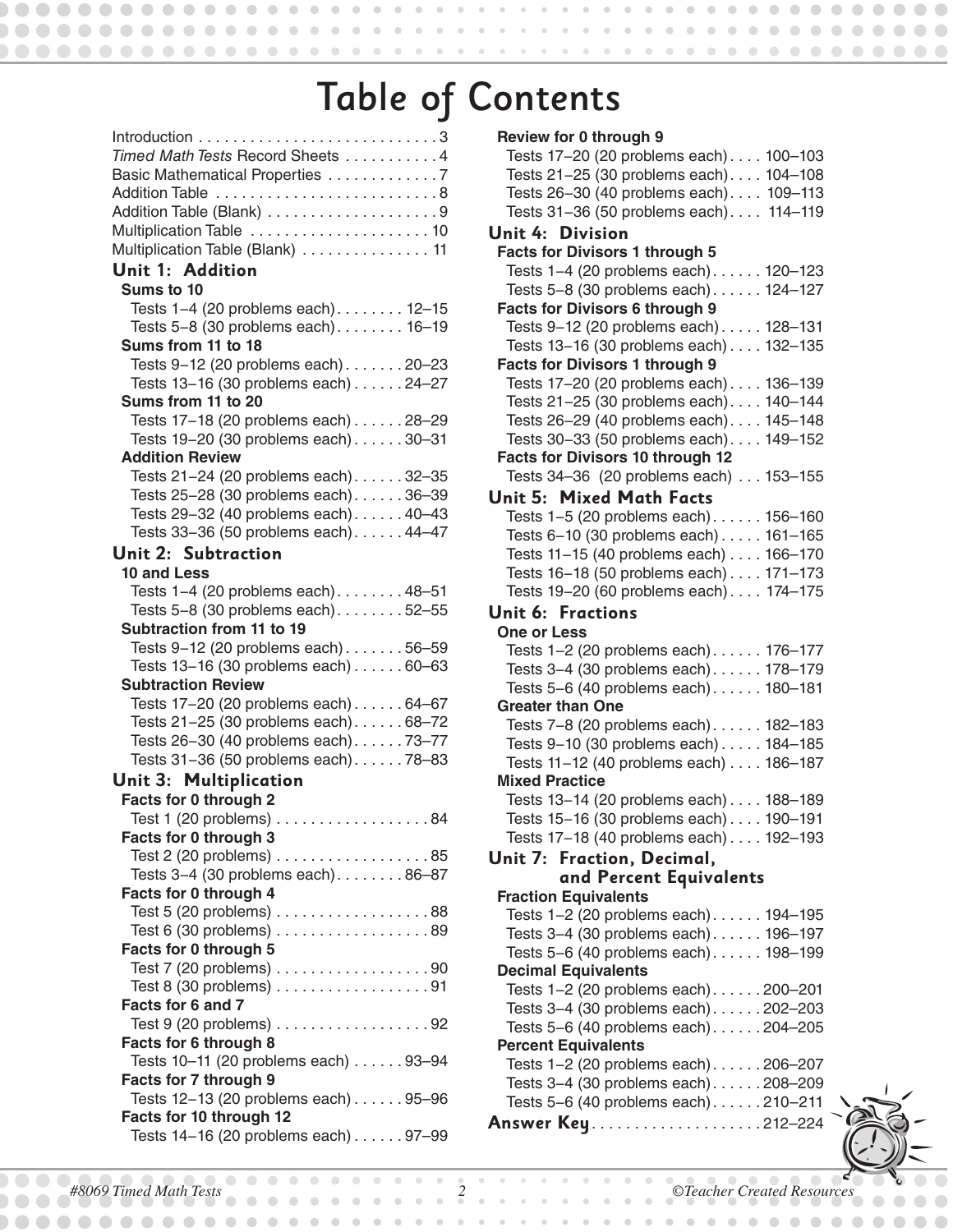| $\bullet$<br>TEST 9<br>Addition<br>$\blacksquare$<br>$\bigcirc$ |               |                | <b>20</b> |
|-----------------------------------------------------------------|---------------|----------------|-----------|
|                                                                 |               |                |           |
| $+7$                                                            | 8<br>$+7$     | $+9$           | 5<br>$+7$ |
| 8<br>$+3$                                                       | 9<br>$+8$     |                | 6<br>6    |
| $+9$                                                            | $+2$          | З<br>$+8$      | 8<br>$+8$ |
| $\frac{9}{+5}$                                                  | $\frac{6}{6}$ | $\frac{6}{+5}$ | $+7$      |
| $\frac{5}{6}$                                                   | $\frac{4}{1}$ | $+5$           | $+8$      |

<u>56.</u>



|                                                            |  | <b>Total Time:</b> |  |  |
|------------------------------------------------------------|--|--------------------|--|--|
| 48069 Timed Math Tests 20<br>20 CTeacher Created Resources |  |                    |  |  |
|                                                            |  |                    |  |  |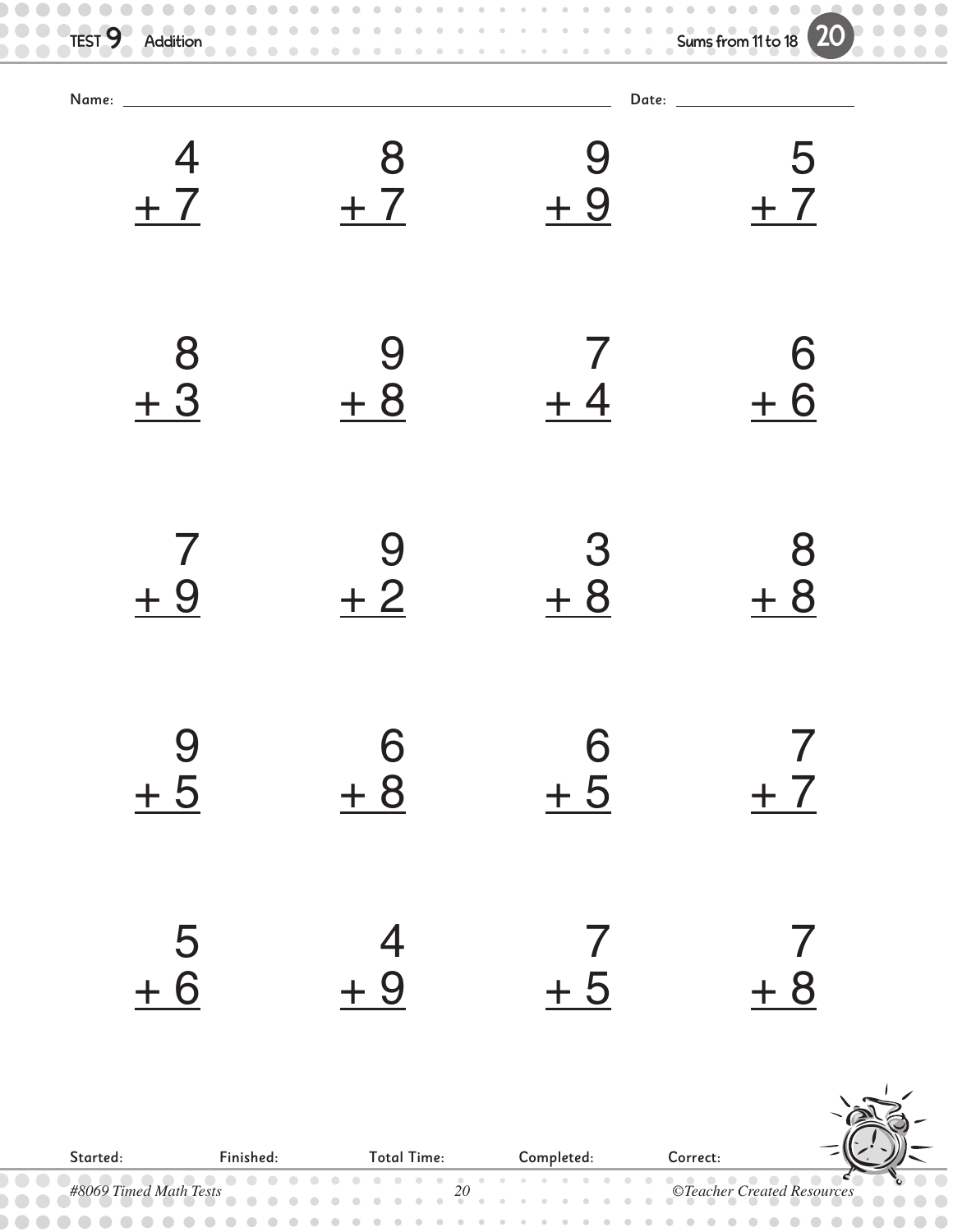| Name: ____     |                |      | Date: _________ |      |
|----------------|----------------|------|-----------------|------|
| 5              |                | 9    | 9               | 10   |
| $-5$           |                | $-7$ | - 9             | $-6$ |
| 8              | 9              |      | 5               | 3    |
| $-7$           | $-2$           |      | $-3$            | $-2$ |
| 7              | $\overline{2}$ | 3    | 6               | 8    |
| - 6            | $-2$           |      | $-3$            | $-5$ |
| 6              | $\overline{2}$ | 4    | 6               | 8    |
| $-5$           | $\bigcap$      | 3    | - 2             |      |
| $\overline{4}$ | 8              | $-3$ | 8               | 10   |
| $-4$           | $-6$           |      | $-2$            | $-8$ |
| 10             | 6              | 10   | 9               | 5    |
| $-4$           | $-6$           | $-2$ | $-6$            | $-4$ |

Started: Finished: Total Time: Completed: Correct: *©Teacher Created Resources 53 #8069 Timed Math Tests*  $\begin{array}{c} \begin{array}{c} \begin{array}{c} \begin{array}{c} \end{array} \end{array} \end{array} \end{array} \end{array}$ 

 $\bullet$   $\bullet$  $\bullet$  $\bullet$  $\begin{array}{c} \bullet \\ \bullet \end{array}$ 

 $\bullet$ 

 $\qquad \qquad \Box$ 

 $\bullet$ 

 $\qquad \qquad \bullet$  $\sqrt{2}$  $\Box$ 

 $\bullet\bullet$ 

 $\bullet$ 

 $\overline{\phantom{a}}$ 

 $\bullet$ 

 $\blacksquare$  $\triangle$   $\blacksquare$  $\triangle$ 

 $\bullet$ 

 $\bullet\bullet\bullet$ 

 $\bullet$  $\sqrt{2}$  $\bigcirc$  $\subset$  $\Box$ 

 $\bullet$ 

 $\bullet$ 

 $\bullet$ 

 $\bullet$ 

 $\hfill \textcircled{.}$ 

 $\begin{array}{c} \begin{array}{c} \begin{array}{c} \begin{array}{c} \end{array} \end{array} \end{array} \end{array}$ 

TEST  $\bf{6}$  Subtraction  $\bf{6}$  Subtraction 30

 $\begin{array}{ccccc}\n\bullet & \bullet & \bullet & \bullet\n\end{array}$ 

 $\bullet$  $\bigcirc$  $\bullet$ 

 $\bullet$ 

 $\bullet\bullet\bullet$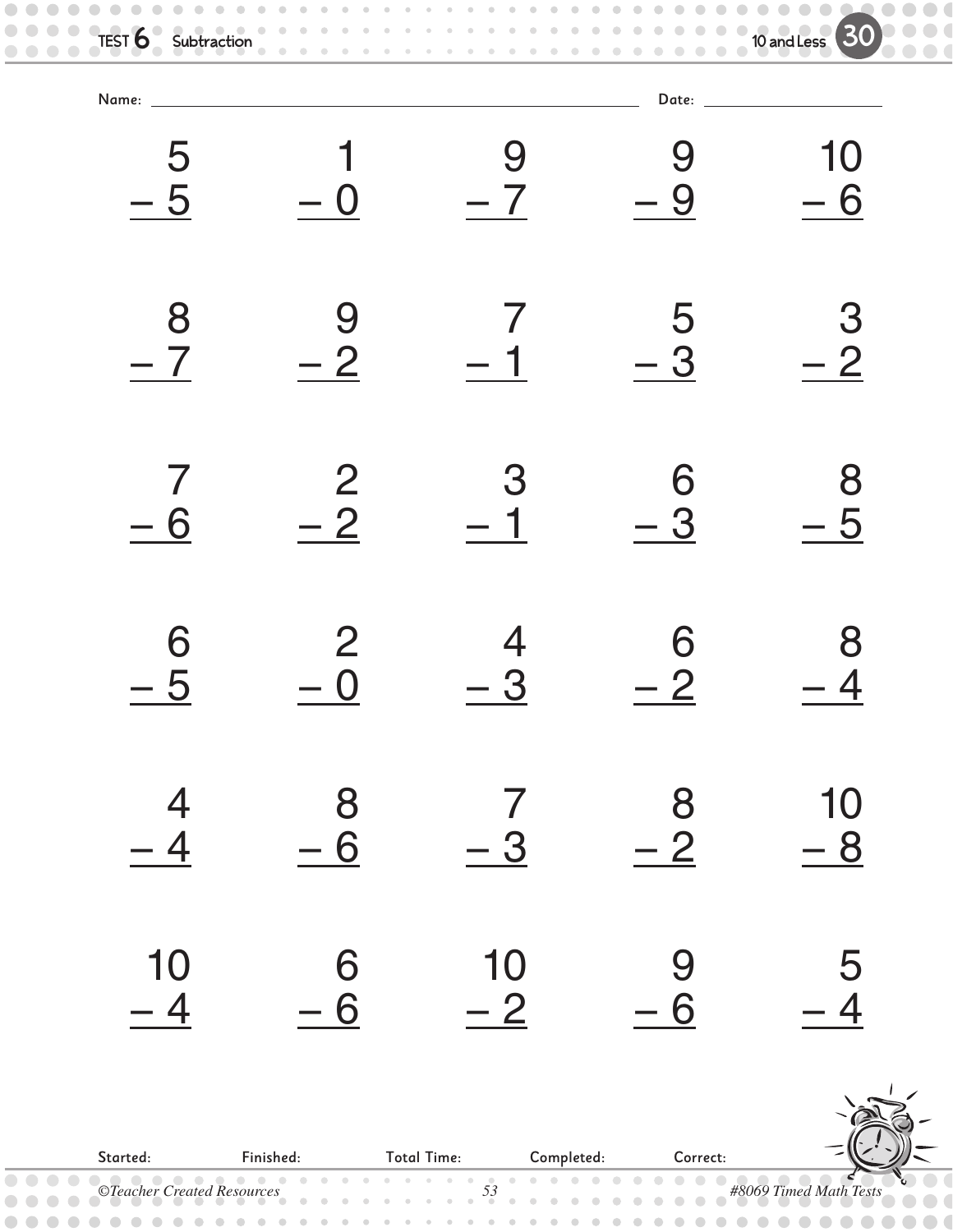| <b>TEST 31 Multiplication</b>                | $\bullet\quad \bullet$                       | Review for 0 through 9 50                        |                                              |                      |
|----------------------------------------------|----------------------------------------------|--------------------------------------------------|----------------------------------------------|----------------------|
| Name:                                        |                                              |                                                  | Date:                                        |                      |
| $\frac{5}{\times 3}$                         | $\begin{array}{c} 8 \\ \times 4 \end{array}$ | $\frac{3}{1} \times 5$                           | $\times 6$                                   | $\frac{8}{\times 3}$ |
| $rac{2}{\times 6}$                           | $rac{4}{\times 7}$                           | $\frac{4}{\times 8}$                             | $\frac{2}{\times 9}$                         | $6 \times 2$         |
| $\frac{5}{\times 6}$                         | $\frac{6}{\times 3}$                         | $rac{8}{x7}$                                     | $\frac{8}{\times 6}$                         | $\frac{9}{\times 1}$ |
| $\frac{7}{\times 3}$                         | $\frac{2}{\times 4}$                         | $rac{6}{\times 5}$                               | $rac{6}{\times 6}$                           | $\frac{3}{2}$        |
| $\frac{5}{\times 8}$                         | $rac{4}{\times 5}$                           | $\frac{3}{\times 4}$                             | $\frac{5}{\times 9}$                         | $\frac{3}{2}$        |
| $6 \times 4$                                 | $\frac{8}{25}$                               | 4<br>$\times 6$                                  | $\times$ 7                                   | 6<br>$\times 0$      |
| $\frac{9}{25}$                               | $\frac{4}{\times 0}$                         | $\frac{7}{25}$                                   | $\frac{3}{\times 6}$                         | $rac{5}{x}$          |
| $\frac{4}{\times 9}$                         | $\frac{9}{2}$                                | $\frac{4}{\times 3}$                             | $\frac{2}{\times 5}$                         | $\frac{4}{\times 4}$ |
| $\begin{array}{c} 7 \\ \times 8 \end{array}$ | $\frac{7}{\times 9}$                         | $\frac{3}{2}$                                    | $\frac{9}{2}$                                | $\frac{8}{2}$        |
| $\frac{9}{\times 3}$                         | $rac{6}{\times 7}$                           | $\begin{array}{c}\n 8 \\ \times 8\n \end{array}$ | $\begin{array}{c} 7 \\ \times 1 \end{array}$ | $\frac{3}{28}$       |
|                                              |                                              |                                                  |                                              |                      |

| $\ddot{\phantom{0}}$   | $\cdots$  | $\ddot{\phantom{0}}$ | $\sim$ $\sim$ | $\ddot{\phantom{0}}$                                     |
|------------------------|-----------|----------------------|---------------|----------------------------------------------------------|
| Started:               | Finished: | <b>Total Time:</b>   | Completed:    | Correct:                                                 |
| #8069 Timed Math Tests |           | '14                  |               | <b>©Teacher Created Resources</b><br>$\bullet$ $\bullet$ |
| .                      |           |                      |               | $\bullet\bullet\bullet\bullet$                           |